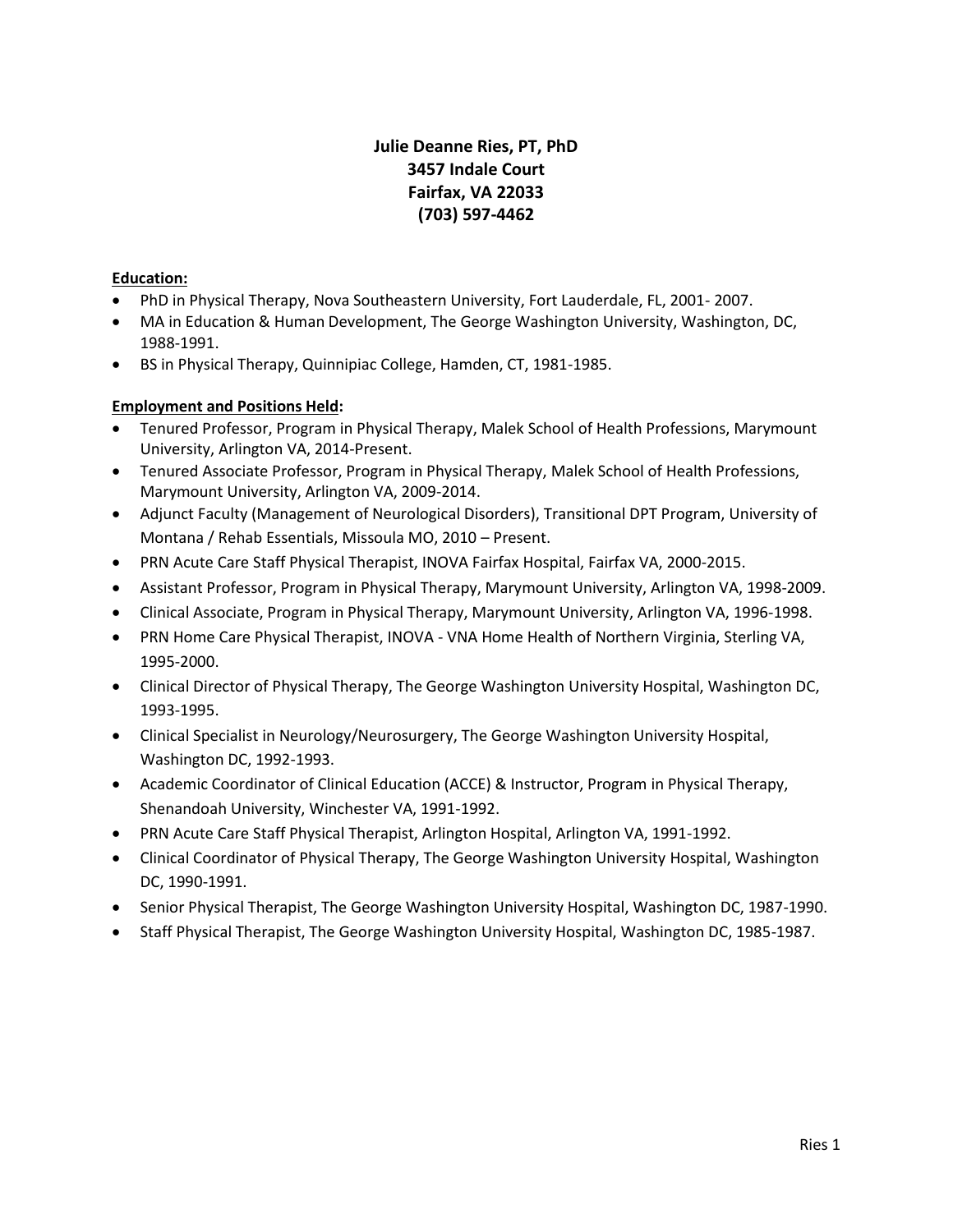### **Peer Reviewed Publications:**

- Ries JD, Hutson J, Maralit LA, Brown MB. Group balance training specifically designed for individuals with Alzheimer's disease: Impact on Berg Balance Scale, Timed Up and Go, Gait Speed, and Mini Mental Status Exam. *Journal of Geriatric Physical Therapy*; 2015. 38(4):183-193.
- Ries JD. Alzheimer's Disease and Other Dementias: Medical Overview and Rehabilitation Management (Home Study Course, 3 contact hours). SC Publishing / Western Schools. 2015.
- Ries JD & Vaughan V. Early rehabilitation in lower-extremity dysvascular amputation (Chapter 26). In *Orthotics & Prosthetics in Rehabilitation, 3rd ed.* Lusardi, Jorge, & Nielsen, eds. Elsevier Saunders: St. Louis; 2013.
- Ries JD. Ambulation: Impact of age related changes on functional mobility (Chapter 17). In *Geriatric Physical Therapy, 3rd ed.* Guccione, Wong, Avers, eds. Mosby: St. Louis; 2012.
- Ries JD, Drake JM, Marino C. A small-group functional balance intervention with individuals with Alzheimer disease: A pilot study. *Journal of Neurologic Physical Therapy;* 2010. 34:3-10.
- Ries JD, Echternach J, Nof L, Gagnon Blodgett M. Test-retest reliability and minimal detectable change scores for the timed "up & go" test, the six-minute walk test, and gait speed in people with Alzheimer disease. *Physical Therapy*; 2009. 89(6):569-79.
- Ries JD & Vaughan V. Rehabilitation of persons with transtibial amputation (Chapter 27). In *Orthotics & Prosthetics in Rehabilitation, 2nded.* Lusardi & Nielsen, eds. Butterworth Heinemann: Boston. 2007.
- Ries JD & Leonard R. Evidence in Practice. Clinical Question: Is there evidence to support the use of constraint induced therapy to improve the quality or quantity of upper extremity function of a two and a half year old girl with congenital hemiparesis? *Physical Therapy,* 86(5):746-52; 2006.
- Neal LJ & Ries JD. Neuromuscular disorders (Chapter 24). In *Care of the Patient with a Chronic Illness or Disability: A Team Approach.* Neal & Guillett, eds. Mosby: New York. 2004.
- Neal LJ & Ries JD. Cancers of the central nervous system (Chapter 28). In *Care of the Patient with a Chronic Illness or Disability: A Team Approach.* Neal & Guillett, eds. Mosby: New York. 2004.
- Laufer Y, Ries JD, Leininger P, & Alon G, Comparison of Quadriceps Femoris Muscle Torque and Fatigue Generated by Neuromuscular Electrical Stimulation with Three Different Waveforms, *Physical Therapy,* 81(7): 1307-1316; 2001.
- Ries JD & Brewer K, Trans-Tibial Prosthetic Training and Rehabilitation in *Orthotics and Prosthetics in Rehabilitation*, Lusardi M & Nielsen C, eds., Butterworth Heinemann: Boston, 2000.

## **Peer Reviewed Scientific and Professional Presentations:**

- *Rehabilitation with Individuals with Dementia: Let's Elevate our Expectations!* Invited Speaker for 2 hour educational program, APTA Combined Sections Meeting, San Antonio TX, February 2017.
- *Marymount University Doctor of Physical Therapy Program Annual Interview Day: Controlled Chaos.* Poster Presentation (with Marti Carroll, PT, DPT), APTA Combined Sections Meeting, Anaheim CA, February 2016.
- *Unique cognitive and motivational considerations for the older adult. Dilemma or opportunity?*  Invited Speaker (with Dale Avers, PT, PhD) for 90-minute educational program, APTA NEXT Conference, National Harbor MD, June 2015.
- *Unique mobility & fitness considerations for the older adult: Age alone tells us nothing!* Invited Speaker for 90-minute educational program, APTA NEXT Conference, National Harbor MD, June 2015.
- *Alzheimer Disease & Balance Training: The Tipping Point.* Invited Speaker for 90 minute educational program and Virtual Conference presentation, APTA Annual Conference, Salt Lake City, UT, June 2013.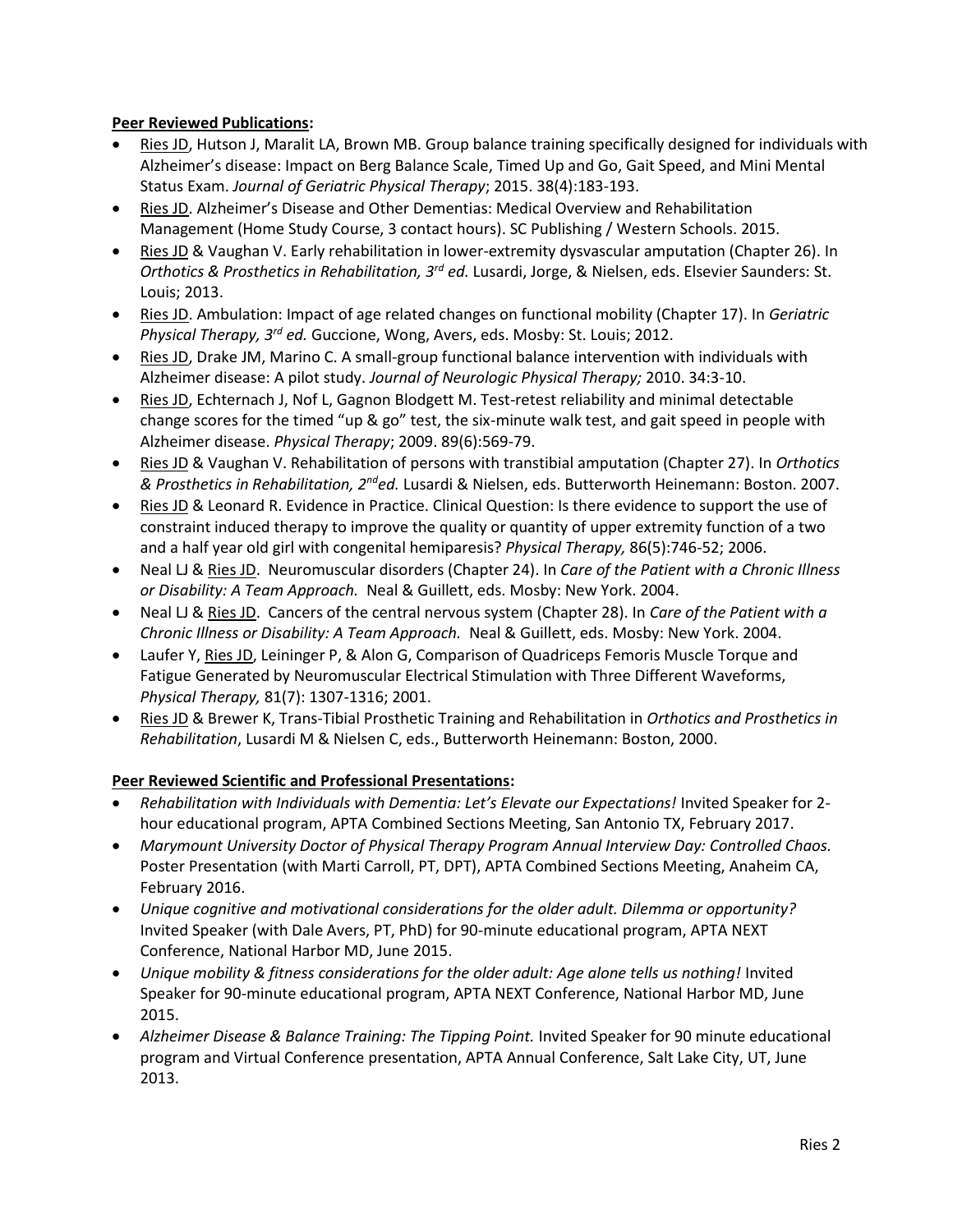- *Suburban Community Ambulation Requirements.* Poster Presentation, APTA Annual Conference, National Harbor MD; June 2011.
- *Pediatric Constraint Induced Movement Therapy for Management of Impaired Upper Extremity*  Function: A Single Subject Study with Two Episodes of Care. Poster Presentation, APTA Combined Sections Meeting, San Diego CA, February 2010.
- Balance Intervention for Individuals with Alzheimer's Disease: A Pilot Study. Poster Presentation, APTA Annual Conference, Baltimore, MD; June 2009.
- *Alzheimer's Disease and Exercise: Evidence & Anecdotes*. Invited Speaker for 90 minute educational program, APTA Combined Sections Meeting, February 2009; Las Vegas, NV.
- *Minimal Detectable Change Scores in Selected Clinical Tests with Individuals with Alzheimer's Disease*, Poster Presentation, APTA Combined Sections Meeting, Las Vegas, NV; February, 2009.
- *Pediatric Constraint Induced Therapy for Management of Impaired Upper Extremity Function in a Young Girl with Congenital Hemiparesis: A Case Report,* Platform Presentation, sponsored by the Pediatric Section of the APTA at Combined Sections Meeting, San Diego, CA; February, 2006.
- *Oncology Case Study Presentation,* Invited Speaker, sponsored by the Oncology Section of the APTA at Combined Sections Meeting, Boston, MA; February, 1998.
- *CVA Following Craniotomy for Removal of an Osteochondroma in a Patient with Achondroplastic Dwarfism: A Case Study*, Platform Presentation, 6th Annual Stroke Rehabilitation Conference, Cambridge, MA; 1994.

## **Abstracts:**

- Carroll M & Ries JD. Marymount University Doctor of Physical Therapy Program Annual Interview Day: Controlled Chaos [Abstract]. Conference Proceedings, APTA Combined Sections Meeting, Anaheim CA, February 2016.
- O'Reilly GR & Ries JD. Suburban community ambulation requirements [Abstract]. Conference Proceedings, APTA Annual Conference, National Harbor MD; June 2011.
- Ries JD, Leonard R, Muller D. Pediatric constraint induced movement therapy for management of impaired upper extremity function: A single subject study with two episodes of care [Abstract]. Conference Proceedings, APTA Combined Sections Meeting, San Diego CA, February 2010.
- Fenneman PA & Ries JD. Case report: effects of TheraTogs on the postural stability and motor control of a 7-year-old girl with Down syndrome and severe motor delays [Abstract]. Conference Proceedings, APTA Combined Sections Meeting, San Diego CA, February 2010.
- Leonard R, Rosenberg M, Ries J. Use of a partial body weight suspension track system to facilitate creeping and gait in a 3 year old boy with spastic quadriplegia [Abstract]. Conference Proceedings, Section on Pediatrics Annual Conference, Orlando FL, January 2010.
- Ries JD, Rhea J, Marino C. Balance intervention for individuals with Alzheimer's disease: A pilot study [Abstract]. Conference Proceedings, APTA Annual Conference, Baltimore, MD; June 2009.
- Ries JD, Echternach J, Nof L, Gagnon Blodgett M. Minimal detectable change scores in selected clinical tests with individuals with Alzheimer's disease [Abstract]. Conference Proceedings, APTA Combined Sections Meeting, Las Vegas, NV; February, 2009.
- Ries JD, Leonard R, Carter J, Cribb G, Gerhard D, & Johnson J. Pediatric constraint induced therapy for management of impaired upper extremity function in a young girl with congenital hemiparesis: a case report [Abstract]. *Pediatric Physical Therapy*, 18(1):79; 2006.
- Ries JD, Laufer Y, Leininger P, & Alon G, Electrically Induced Quadriceps Femoris Muscle Contraction Force Output and Fatigue in Females and Males [Abstract], *Physical Therapy*, 80(5), p. S45, 2000.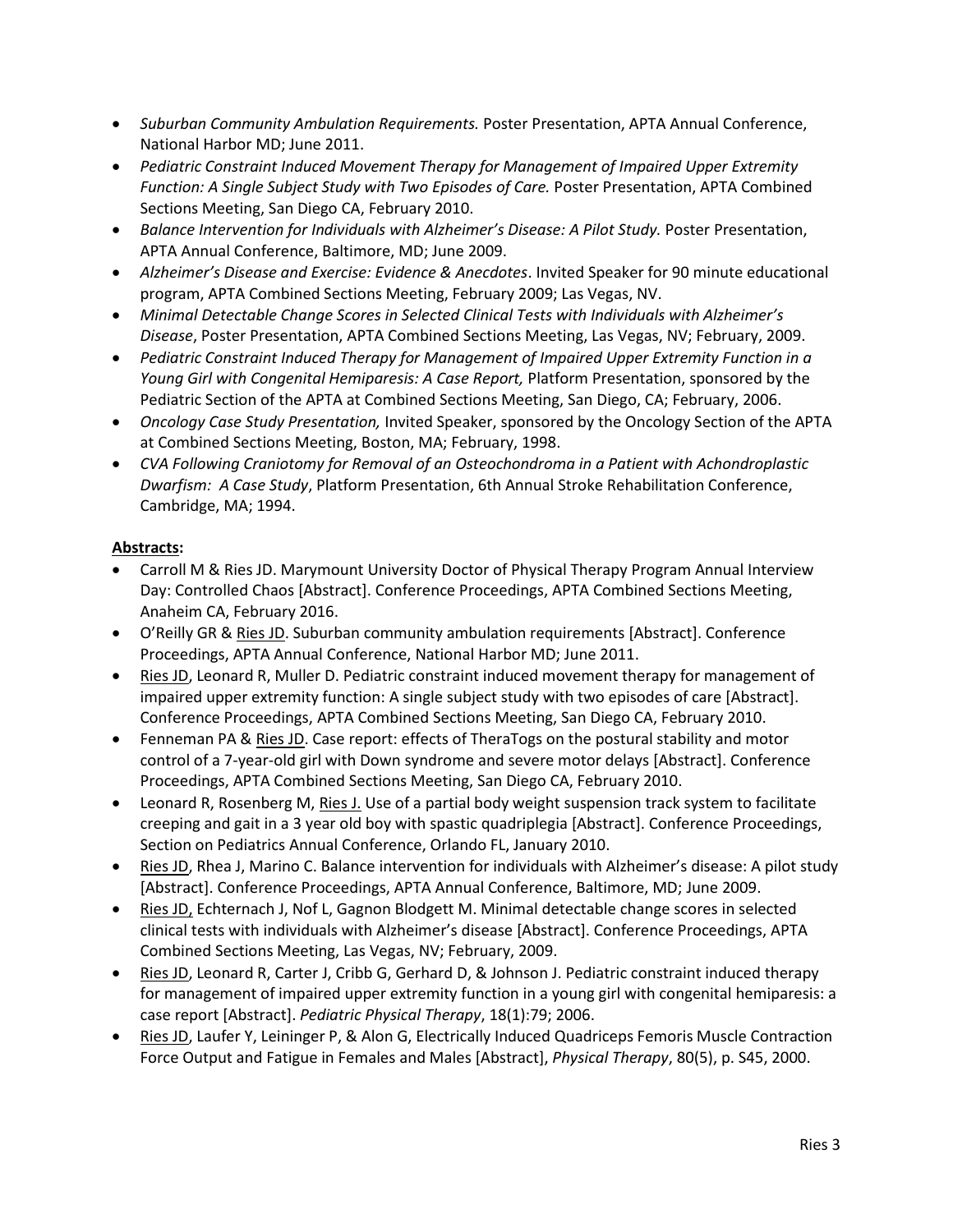• Ries JD, *CVA* Following Craniotomy for Removal of an Osteochondroma in a Patient with Achondroplastic Dwarfism: A Case Study [Abstract]. *Conference Proceedings for Sixth Annual Stroke Rehabilitation Conference,* Cambridge, MA, 1994.

## **Continuing Education Presentations:**

- Instructor for 2 online continuing education courses via Medbridge (Launched September 2016):
	- The Impact of Aging on Functional Mobility and Gait: Introduction (1.5 hrs)
	- Interventions for the Aging Gait: Understanding Cognition & Frailty (1.5 hrs)
- Instructor for 2-day (20 hrs.) on site continuing education course via Great Books & Seminars: Rehabilitation for Older Adults with Dementia – Maximizing our impact
	- Presented in Cherry Hill NJ (May 2017), Madison WI (July 2017), New Rochelle NY (November 2017)
	- 5 dates scheduled for 2018

## **Non-Peer Reviewed Presentations:**

- *Exercise and Alzheimer's Disease.* Invited Speaker for 60 minute educational program for caregivers: Alzheimer's Association of the National Capitol Area, Olney MD; November 2010.
- *Exercise & Older Adults with Dementia.* Invited Speaker for 60 minute educational program for nurses: Enhancing Care for the Older Adult, INOVA Health System, Fairfax VA; October 2010.
- *Service Learning in Physical Therapy: An Ongoing Case Report,* Platform Presentation, Innovations Conference, Marymount University, Arlington, VA; March, 2007.
- *Academic PT Program and a Free Clinic: A Win-Win Situation,* Invited Speaker, Virginia Association of Free Clinics Annual Conference, Charlottesville, VA; November 2006.
- *Constraint Induced Therapy for Management of Impaired Upper Extremity Function in Hemiparesis,* Invited Speaker, Northern District Virginia Physical Therapy Meeting, Falls Church, VA; January, 2007.

## **Funded Grant Activity:**

• Principal Investigator, Alzheimer's and Related Diseases Research Awards Fund (ARDRAF) 2012- 2013, Virginia Center on Aging, Virginia Commonwealth University. Award #13-2 in the amount of \$33,907.00. Project title: Balance Training for Individuals with Alzheimer's Disease: The Effect on Balance and Falls.

## **Membership in Scientific/Professional Organizations:**

- Member, American Physical Therapy Association (1983-present); member of Neurology & Geriatric Sections of APTA (1999-present)
- Member, Virginia Physical Therapy Association, Northern District (1983-present); Chair of Northern District Research Committee (2009-present)

## **Professional Service**

- Western Schools Advisory Board (Fall 2016) Focus Group to provide input on future directions for continuing education efforts
- Dissertation Manuscript Reviewer (2016) for PhD Candidate, University of Queensland, Australia.
- Dissertation Committee Member (2014-present) for PhD candidate, Rocky Mountain University of Health Professions
- Portfolio Reviewer for Promotion & Tenure for faculty member (2015), University of Michigan Flint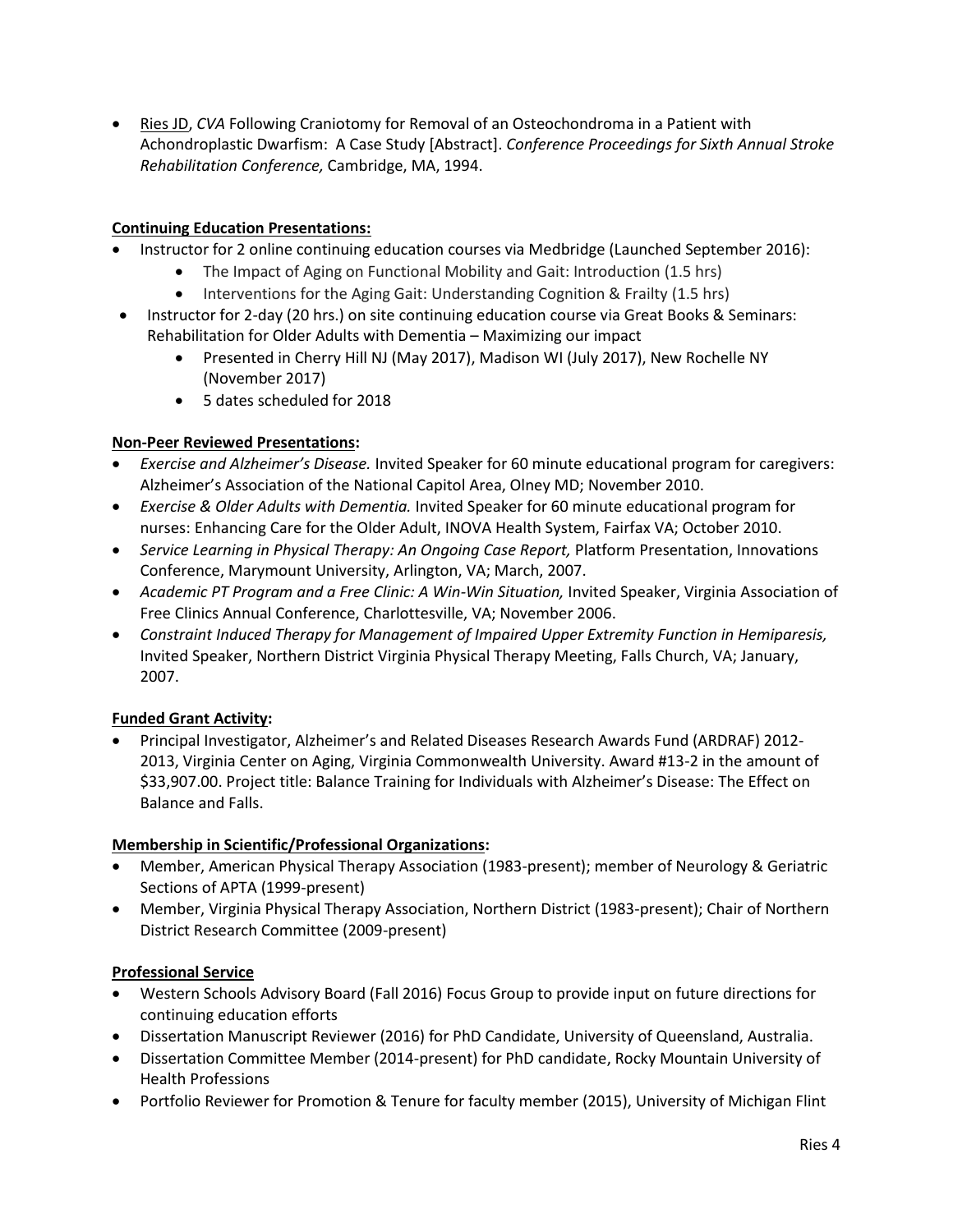• Manuscript Reviewer: Journal of Geriatric Physical Therapy (2009-present), Archives of Physical Medicine & Rehabilitation (2009-2010), Physiotherapy Theory & Practice (2011)

### **Community Service:**

- Volunteer, Marymount University Go Baby Go Chapter. Supervise student and community member participation in adaptation of ride-on cars for children with disabilities, 2015-present.
- Volunteer Physical Therapist, Arlington Free Clinic. Provide physical therapy for patients with neurological diagnoses, 2004- present.
- Volunteer, Romanian Christian Enterprises (RCE). Travel to Arad, Romania in 2014, 2010 & 2003 to provide consultation, therapist training, and PT services to children with disabilities, 2003-present.
- Volunteer Educational Speaker, Alzheimer's Association of National Capitol Area, 2009-present.

### **Services to the University/College/School on Committees/Councils/Commissions:**

- University-Wide committees
	- o QEP Steering Committee and Community Engagement Subcommittee (2016-Present)
	- o Task force for Uniform Guidance of Federal Grant Funding (2015)
	- o Institutional Review Board (2008-Present), Chairperson (2013-2016)
	- o Americans with Disabilities (2007-2014)
	- o Admissions & Academic Standards (2001-2004), Chairperson (2003-2004)
	- o Instructional Budget & Planning (2007-2008)
	- o Retention (2004-2007)
	- o Student Services (1999-2001)
- School of Health Professions committees
	- o Nursing Department Faculty Search Committee (2014)
	- o PT Department Faculty Search Committee, Chairperson (2013)
	- o SHP Curriculum Committee (2010-2012)
	- o Nursing Department Faculty Search Committee (2003-2004)
- Physical Therapy Department committees
	- o PT Admissions Committee (1996-Present; Co-Chair all years 2001-Present with the exception of 2 semesters (Fall 2005 due to course release for research & Fall 2013 due to sabbatical)

### **Honors and Awards:**

- Outstanding Teaching Award, 2014, Marymount University Malek School of Health Professions
- Faculty Scholarship Award, 2012, Marymount University Malek School of Health Professions
- Excellence in Geriatric Research Award, 2010. Section of Geriatrics, American Physical Therapy Association
- Outstanding Teaching Award, 2006, Marymount University School of Health Professions
- Faculty of the Year Award, 2003, Marymount University School of Health Professions

### **Recent Continuing Education Attended:**

- APTA Combined Sections Meeting, San Antonio TX, February 2017
- APTA NEXT Conference, Nashville TN, June 2016
- APTA Combined Sections Meeting, Anaheim CA, February 2016
- APTA NEXT Conference, National Harbor MD, June 2015
- APTA Combined Sections Meeting, Indianapolis IN, February 2015